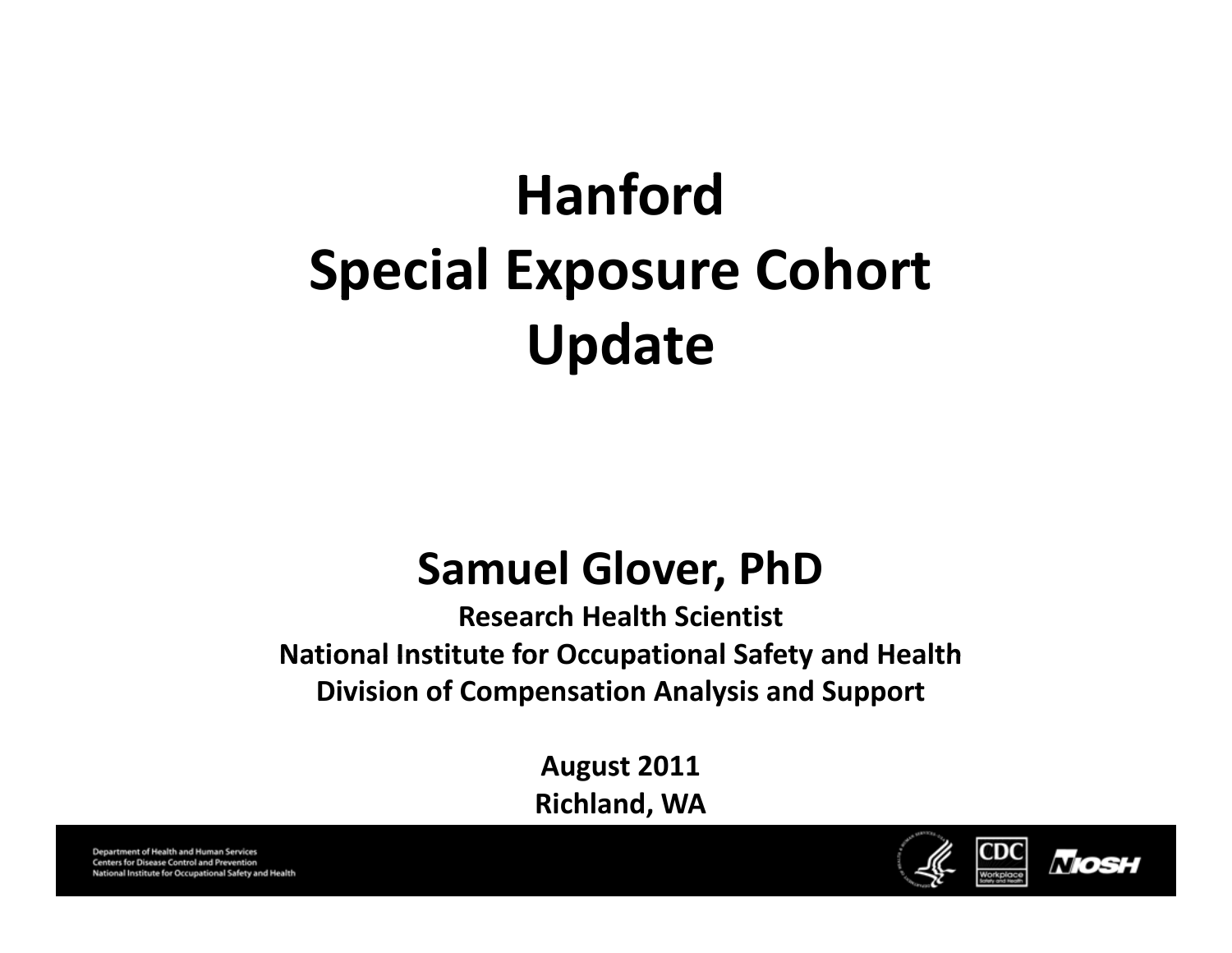### **Petitions and Classes**

- **One current SEC petition remains before the Advisory Board**
	- **Addresses the U.S. testing data for plutonium finishing plant employees for the petitioner requested timeframe 1987 thru 1989**
- $\blacksquare$ **<u><b>** $\blacksquare$  Three existing SEC classes previously enacted at Hanford:</u>
	- **1. October 1, 1943 through August 31, 1946, for selected areas of Hanford Hanf or (SEC‐00057‐1)**
	- **2. September 1, 1946 through December 31, 1968, for selected areas of Hanford (SEC‐00057‐2)**
	- **3. October 1, 1943 through June 30, 1972, for all areas of Hanford (this class subsumed previous two classes; SEC‐00152) and went into affect in January 2010**

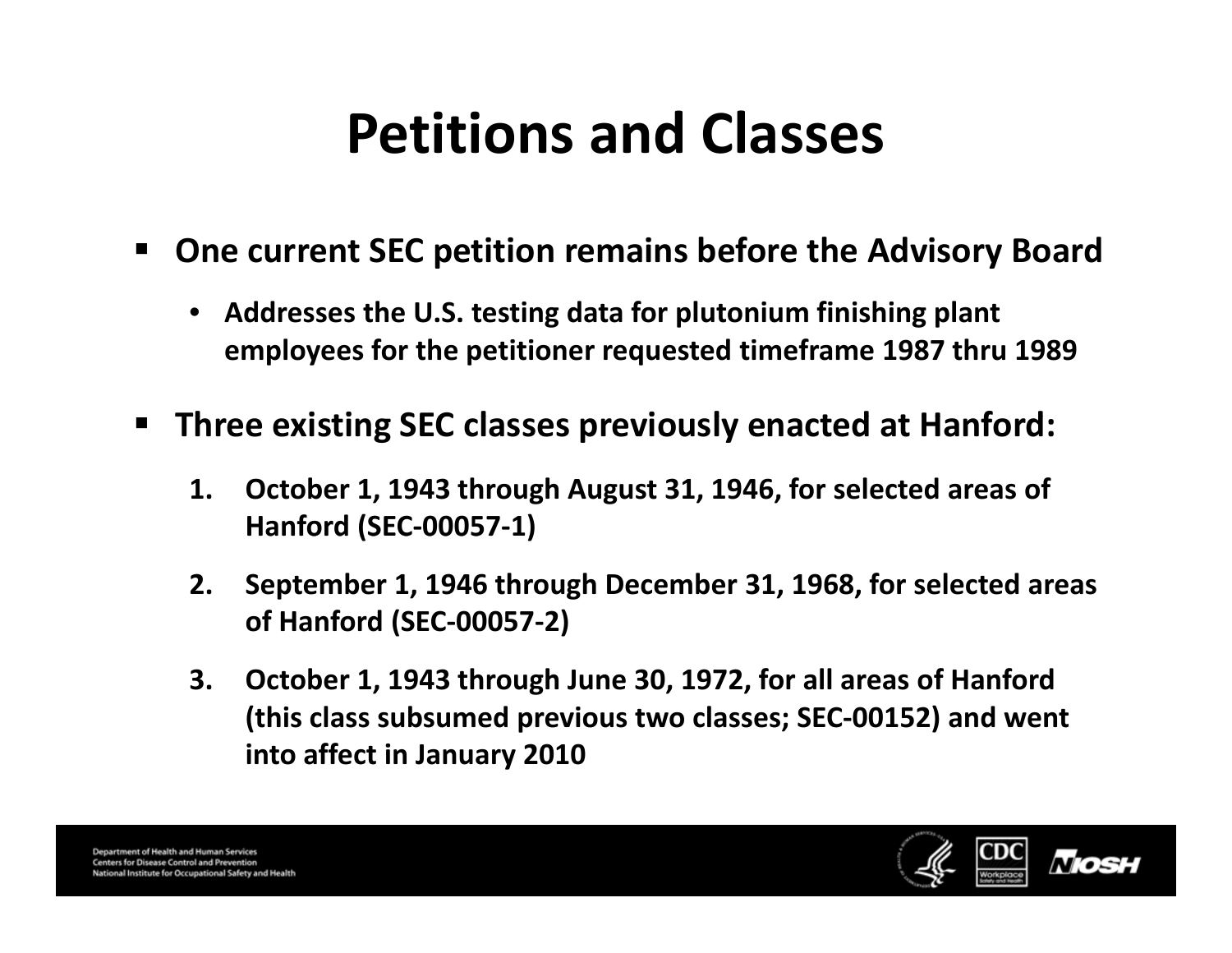#### **Hanford Claims at NIOSH**

- **Total claims: 4,156**
- **Active claims: 160**
- **Pulled claims: 742**
- **Completed claims: 3,254**
	- **1,058 >50% POC**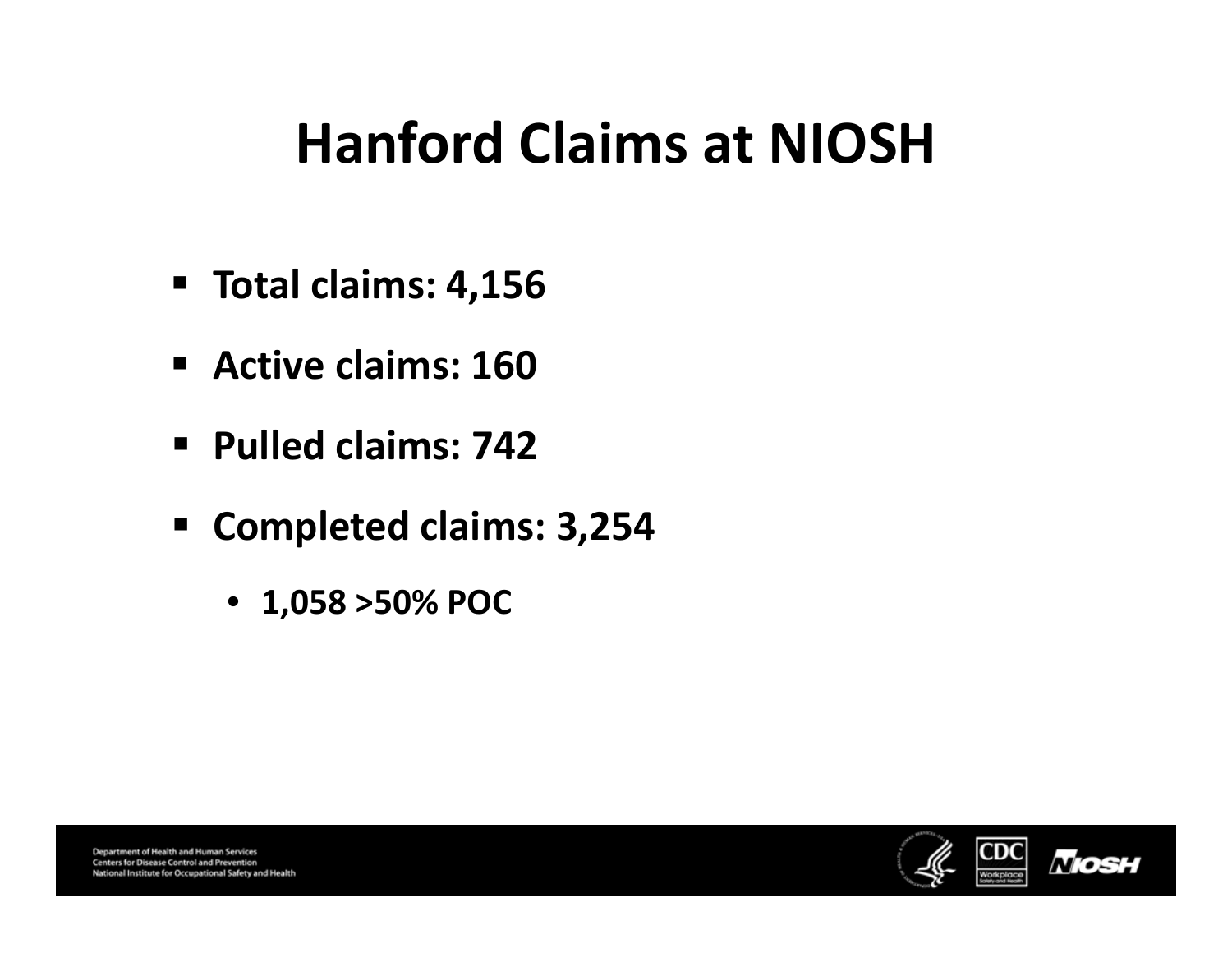### **Compensation from EEOICPA**



Data as of 06/30/2011

**Department of Health and Human Services** Centers for Disease Control and Prevention National Institute for Occupational Safety and Health

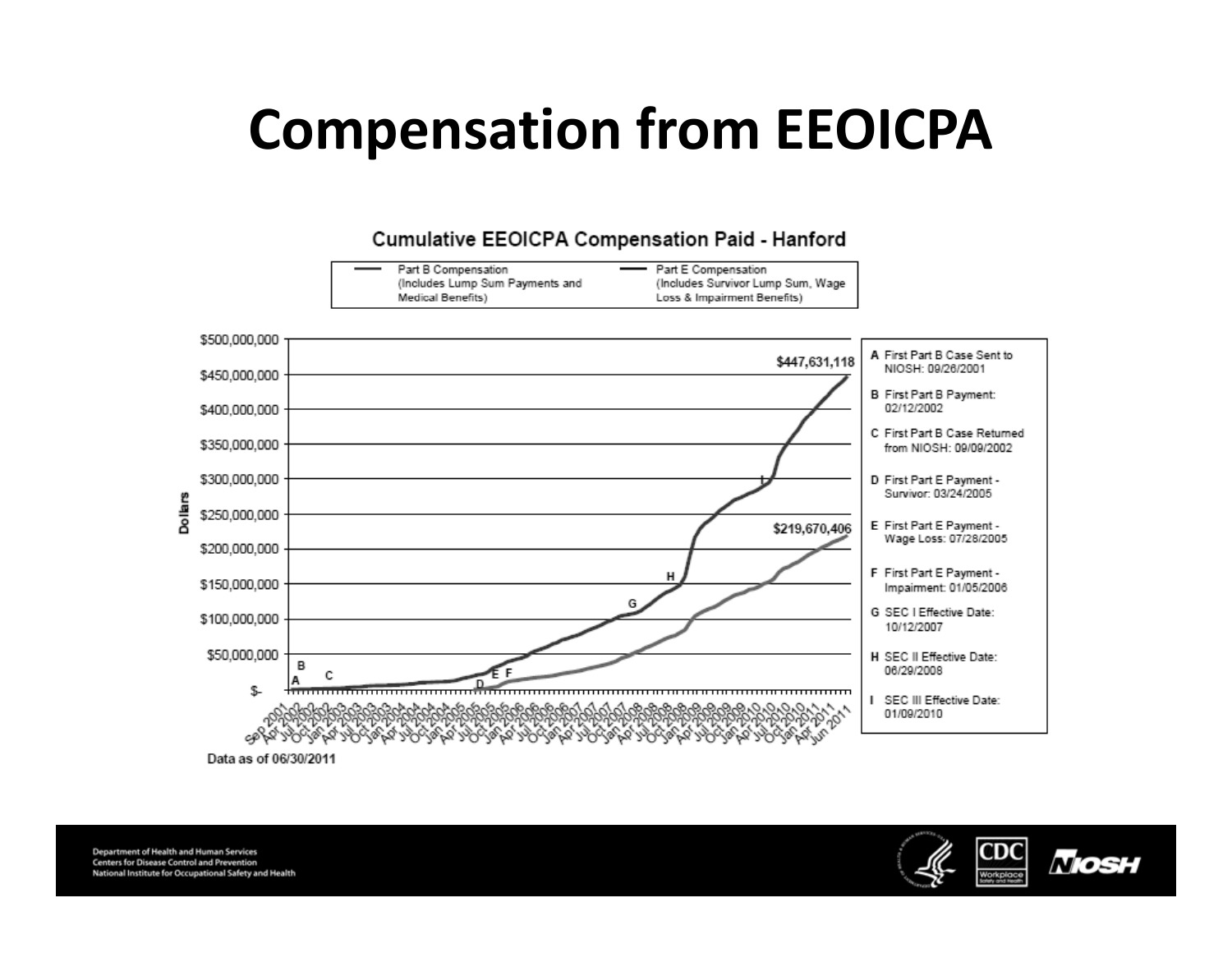## **Activities**

- **NIOSH has continued to evaluate the source‐termdata and availability of data to support dose reconstruction for <sup>a</sup> number of activities and facilities since 2009.**
- **The Advisory Board and/or its contractor SC&A have participated in all of these activities.**
- **NIOSH will include the reports issued by SC&A as it further develops <sup>a</sup> series of white papers to address various radionuclides, activities, and facilities at Hanford.**